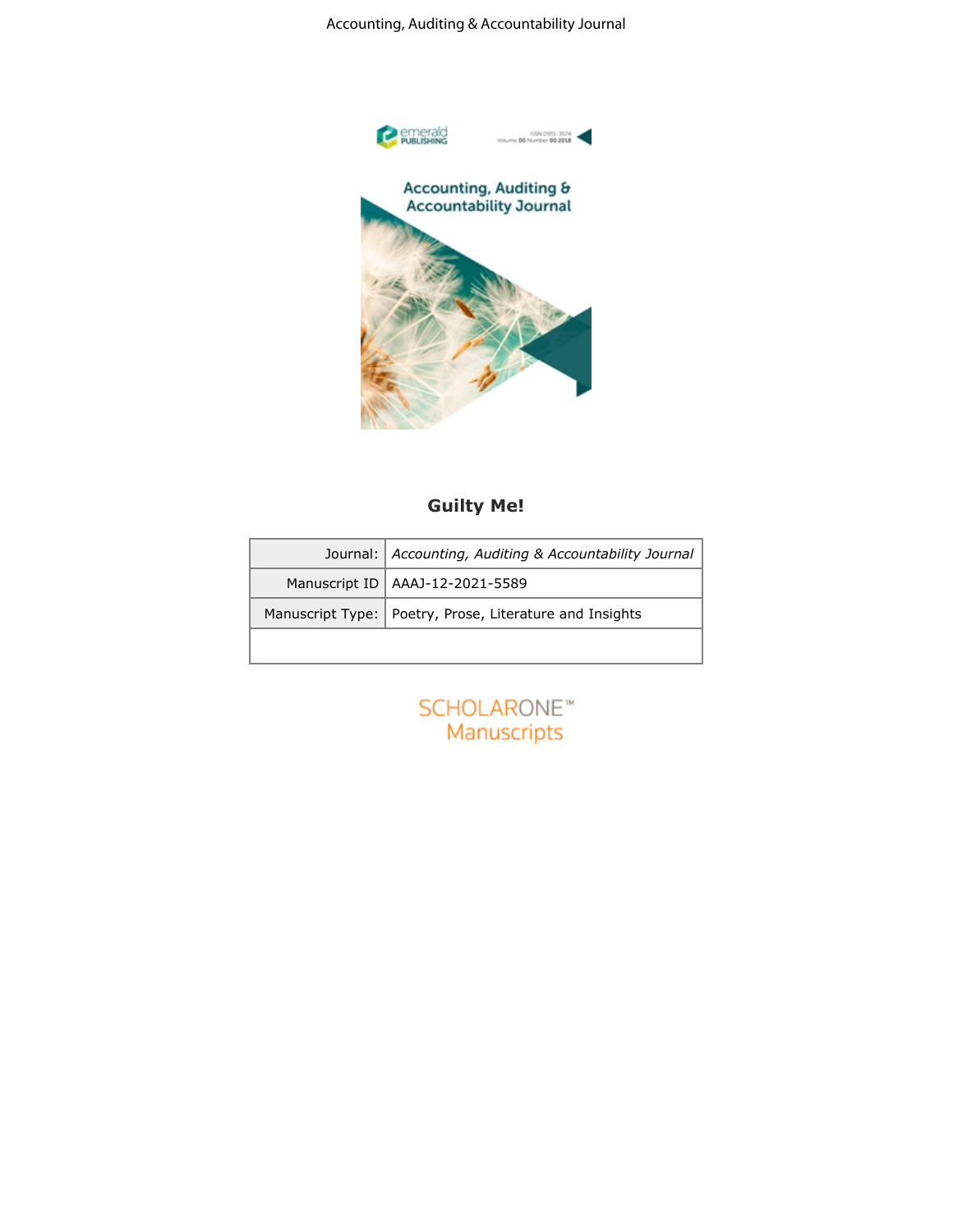## $\overline{Q}$

**Guilty Me!**

Accounting, Auditing and Accountability Journal of Accountability Journal of Accountability Journal (Accountability Journal Continued and Accountability Journal Continued and Accountability Journal of Accountability Journ Walking on the high street, Wearing jeans and shoes from Debenham Knitwear and jacket from Marks & Spencer Scarf and gloves from River Island: All are 'Made in Bangladesh'. Browsing from shop to shop To buy something for Christmas. Inner soul asked me, "You have already enough clothes. Why do you need more? Have you ever thought Workers who made these clothes Received their fair wages? Do they have enough food to eat During the Covid-19 pandemic? Do they have warm clothes to wear During the cold winter? Can you guarantee that these Workers were not bullied, abused, Humiliated, sexually harassed, or Beaten while making these clothes?" Putting the clothes back in the rails, Guilty me walked away. Looking at the display of chocolates  $\sim$ Ferrero Rocher, Guylian, Godiva, and Lindt, Tempted me want to buy some for myself, Also for nephews and nieces. Inner soul shouted, "Do these companies ethically Purchase all the cocoas? Have they paid a fair price to

Cocoa farmers residing in Africa?

Can you ensure that cocoa farmers in

Ivory Coast, Ghana, Nigeria, or Cameroon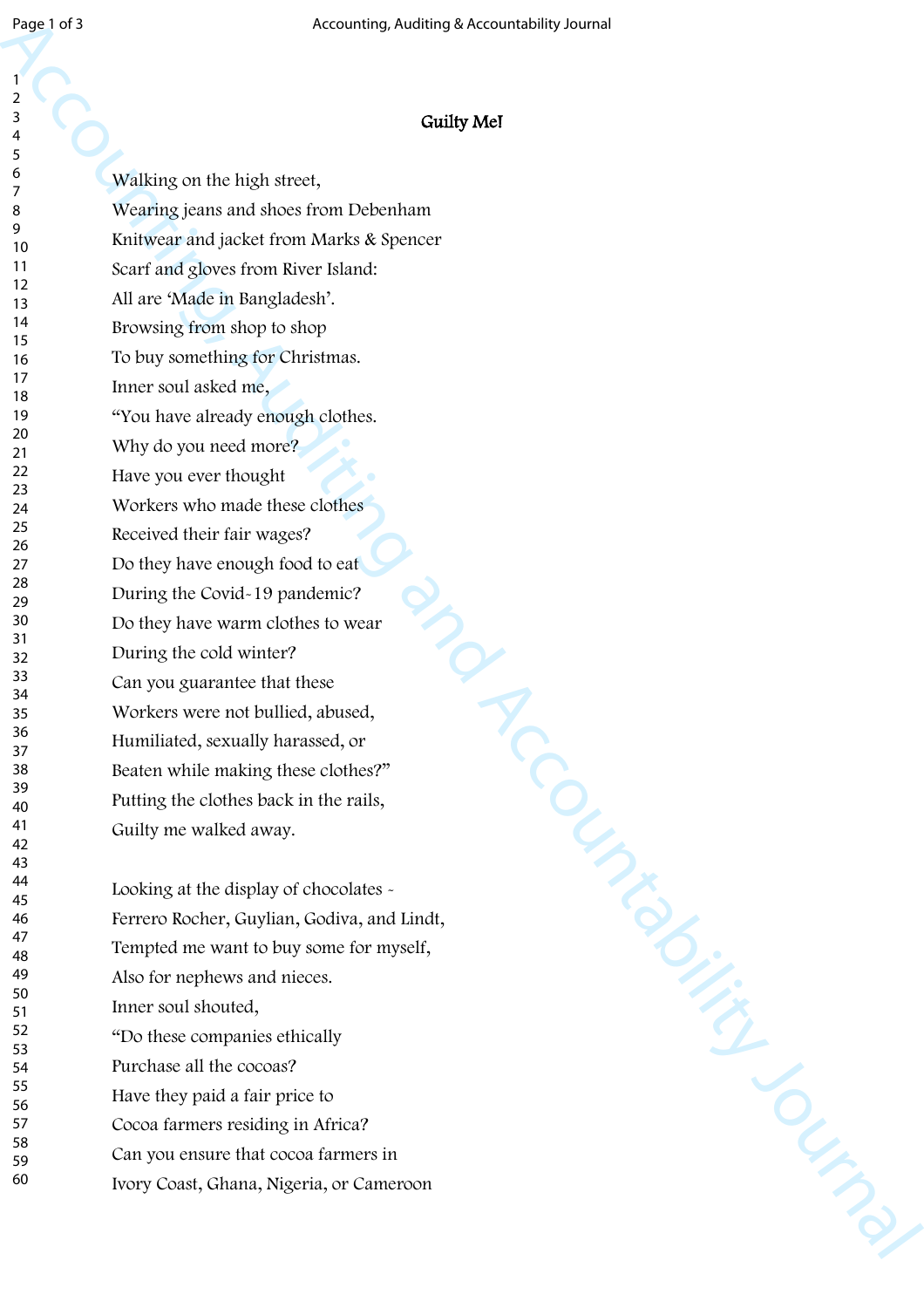Have not been enslaved by these companies?" Putting the chocolates back on the shelves, Guilty me walked away.

 $\begin{picture}(180,10) \put(0,0){\line(1,0){10}} \put(10,0){\line(1,0){10}} \put(10,0){\line(1,0){10}} \put(10,0){\line(1,0){10}} \put(10,0){\line(1,0){10}} \put(10,0){\line(1,0){10}} \put(10,0){\line(1,0){10}} \put(10,0){\line(1,0){10}} \put(10,0){\line(1,0){10}} \put(10,0){\line(1,0){10}} \put(10,0){\line(1,0){10}} \put(10,0){\line($ Bewildered me, walking around In the cold, among the crazy shoppers, Craving a coffee to reflect on All the questions I had been thrown. Standing in the queue in Starbucks, Waiting for a cup of Caffè Americano With a worried face! Thinking about Young's<sup>1</sup> paper I had read in the morning, 'Responsibility and Global Labor Justice'. The obstinate soul kept torturing! "The coffee you just ordered, Do you know where it came from? Was there child labor involved in The production or processing? Were the farmers subjected to Systematic violence? If so, what has Starbucks done to Eradicate normalised violence?" The white British could not pronounce My Asian name written in the cup. Did not bother. Pretty much as expected! Sitting on a comfy sofa, I told myself, "We must do something to improve The life of workers around the globe." But what can I do as a consumer? What should I do as a researcher? How can I hold companies responsible?

 Young, I. M. (2004). Responsibility and Global Labor Justice. *The Journal of Political Philosophy*, 12(4): 365–388.